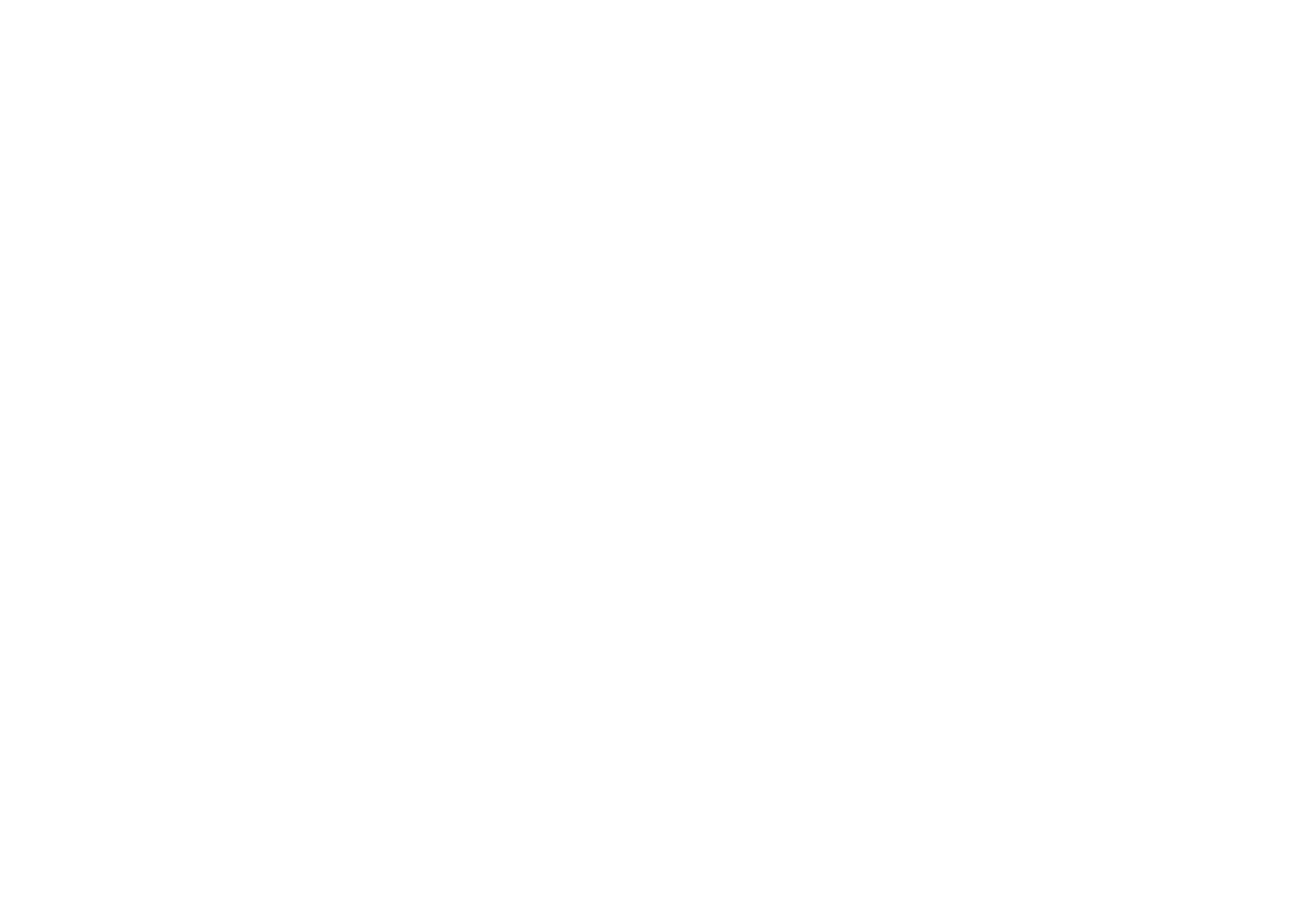| Maltaser International                                              | Ma'an Lil-Salaam (United for Peace): Social Cohesion through Sociocultural and<br>Educational Activities for Youth in Hamdanya and Tilkeif Districts | 104.120,71 € 04/10/2021       |            | Ottava Rata  |
|---------------------------------------------------------------------|------------------------------------------------------------------------------------------------------------------------------------------------------|-------------------------------|------------|--------------|
|                                                                     |                                                                                                                                                      |                               |            |              |
| Centre de Crise et de Soutien -<br>Ministero Affari Estero Francese | Fornitura di servizi sanitari primari e d'emergenza e salute ambientale in NES                                                                       | 1.218.188,04 €                | 24/08/2021 | Unica rata   |
|                                                                     |                                                                                                                                                      |                               |            |              |
| <b>UNHCR</b>                                                        | Strengthening the provision of MHPSS assistance to Syrian Refugees in the Erbil<br>Governorate Refugees in the Erbil Governorate                     | 48.863,90 USD 21/04/2021      |            | Prima Rata   |
|                                                                     |                                                                                                                                                      | 299.187.836,00 IQD            | 28/04/2021 | Seconda rata |
|                                                                     |                                                                                                                                                      | 299.187.836,00 IQD 09/06/2021 |            | Terza Rata   |
|                                                                     |                                                                                                                                                      | 48.863,90 USD 09/06/2021      |            | Quarta Rata  |
|                                                                     |                                                                                                                                                      | 24.431,96 USD                 | 28/11/2021 | Quinta Rata  |
|                                                                     |                                                                                                                                                      | 149.593.918,00 IQD 01/12/2021 |            | Sesta Rata   |
|                                                                     |                                                                                                                                                      |                               |            |              |

 $\mathbf l$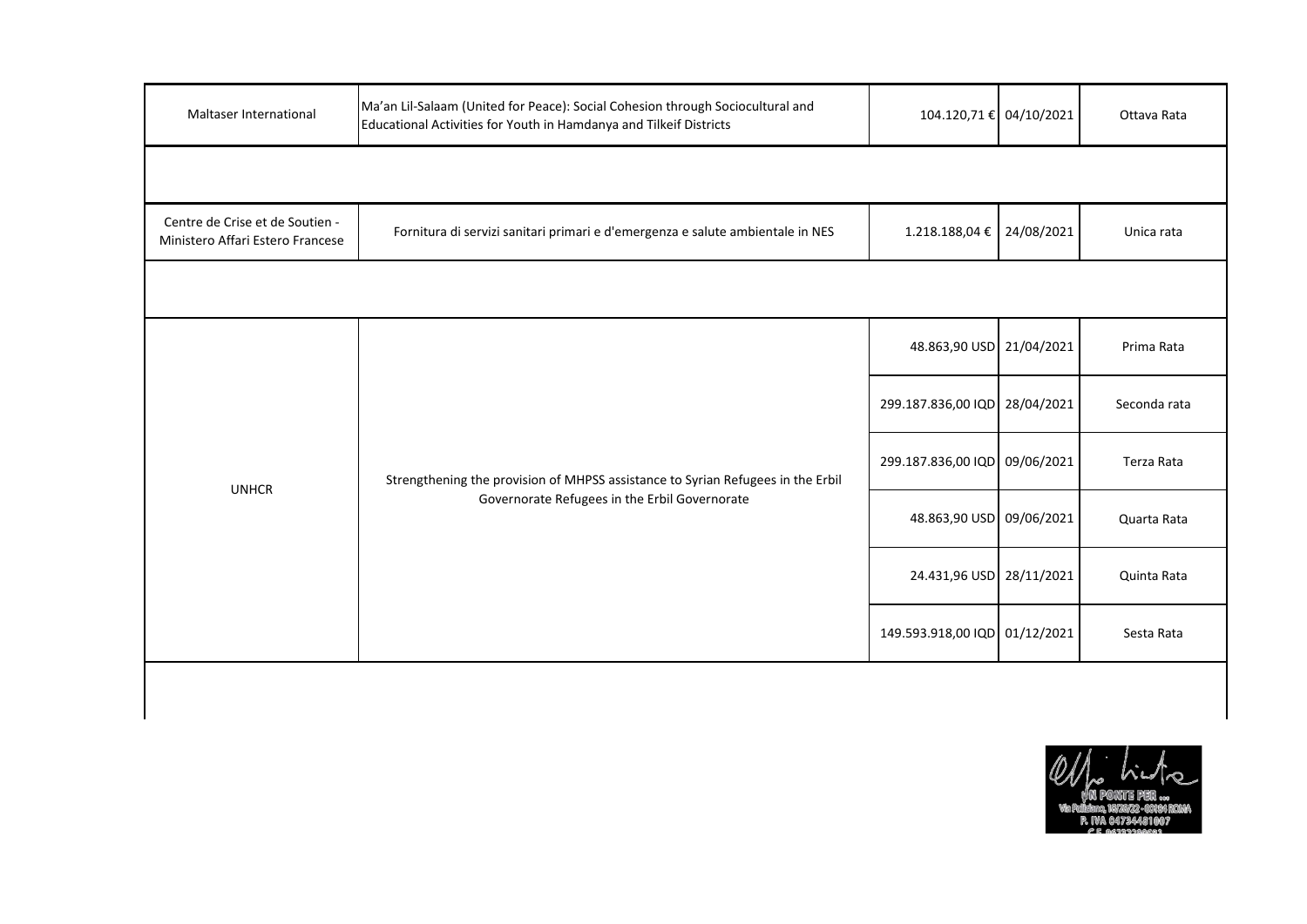| Swiss Federal Department of<br>Foreign Affairs | Provision of essential quality PHC services to the vulnerable and the neglected<br>population in NES | 36.893,00 USD 09/02/2021    | Prima Rata                       |
|------------------------------------------------|------------------------------------------------------------------------------------------------------|-----------------------------|----------------------------------|
|                                                |                                                                                                      | 450.000,00 USD 23/03/2021   | Seconda Rata                     |
|                                                |                                                                                                      | 400.000,00 USD 20/05/2021   | Terza Rata                       |
|                                                |                                                                                                      | 365.961,00 USD 02/11/2021   | Quarta Rata                      |
|                                                |                                                                                                      |                             |                                  |
|                                                |                                                                                                      | 150.000,00 USD 14/01/2021   | Prima Rata                       |
|                                                | Linking Emergency Assistance and Response in Northeast Syria (LEARN) - COVID-<br>19 Response         | 100.000,00 USD 26/02/2021   | Seconda Rata                     |
|                                                |                                                                                                      | 108.930,00 USD 19/07/2021   | Terza Rata                       |
|                                                |                                                                                                      | 400.000,00 USD 10/03/2021   | Prima Rata                       |
| USAID-OFDA/SI                                  |                                                                                                      | 400.000,00 USD 01/06/2021   | Seconda Rata                     |
|                                                |                                                                                                      | 300.000,00 USD 21/06/2021   | Terza Rata                       |
|                                                |                                                                                                      | 500.000,00 USD 09/07/2021   | Quarta Rata                      |
|                                                | LEARN: Linking Emergency Assistance and Response in Northeast Syria                                  | 1.200.000,00 USD 19/07/2021 | Quinta Rata<br>$\prime$ $\prime$ |

C.F. 96232290583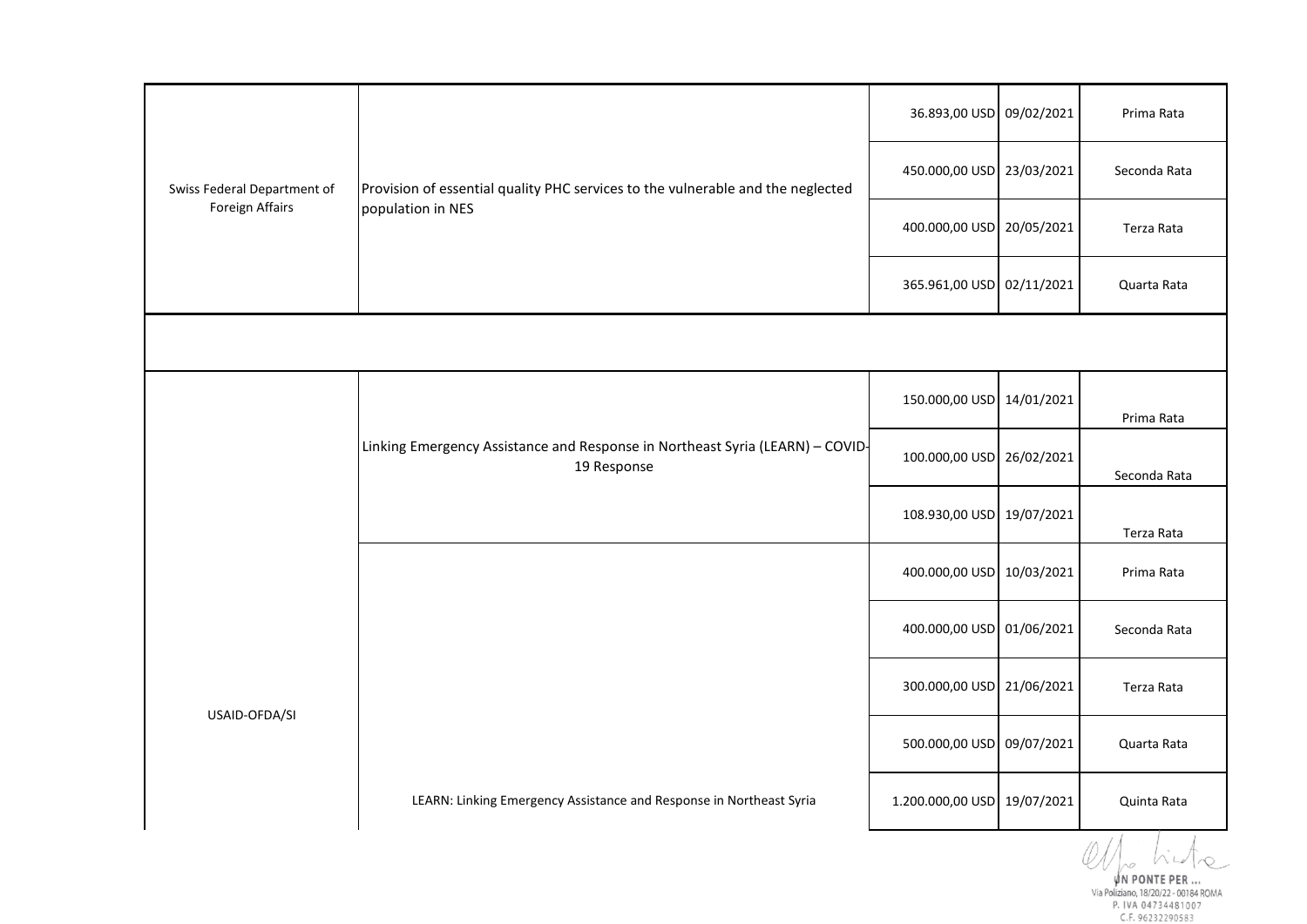|                                                                       |                                                                                                                                              | 400.000,00 USD 19/07/2021 |                        | Sesta Rata           |
|-----------------------------------------------------------------------|----------------------------------------------------------------------------------------------------------------------------------------------|---------------------------|------------------------|----------------------|
|                                                                       |                                                                                                                                              | 500.000,00 USD 20/09/2021 |                        | Settima Rata         |
|                                                                       |                                                                                                                                              | 430.000,00 USD 12/10/2021 |                        | Ottava Rata          |
|                                                                       |                                                                                                                                              | 490.000,00 USD 16/11/2021 |                        | Nona Rata            |
|                                                                       |                                                                                                                                              |                           |                        |                      |
| MAE - DGAP                                                            | "Women Challenging War (WCW): donne che sfidano la guerra, tra Italia e Medio<br>Oriente" (Libano e Iraq)                                    | 70.000,00€                | 05/07/2021             | Prima Rata           |
|                                                                       |                                                                                                                                              |                           |                        |                      |
| LATVIA - The Ministry of Foreign<br>Affairs of the Republic of Latvia | Promoting rights and access to services for women and children in Raqqah (North East<br>Syria)                                               | 50.000,00€                | 19/08/2021             | Saldo Finale         |
|                                                                       |                                                                                                                                              |                           |                        |                      |
|                                                                       |                                                                                                                                              |                           |                        |                      |
|                                                                       |                                                                                                                                              | 26.275,29€                | 11/04/2021             | Seconda Rata         |
| Agenzia Catalana di Cooperazione<br>(ACCD)                            | INDICASEERE PHASE II - Research, Capacity Building, Awareness and Resilience of the<br>Syrian and host-communities in Jordan, Iraq and Spain |                           | 26.275,29 € 13/09/2021 | Terza Rata           |
|                                                                       |                                                                                                                                              |                           |                        |                      |
|                                                                       |                                                                                                                                              | 16.488,00€                | 18/10/2021             | Seconda Tranche      |
|                                                                       | INTER-COMMUNITY Integration through Education                                                                                                |                           | 2.748,00 € 06/12/2021  | <b>Terza Tranche</b> |
|                                                                       | ENAYA - Supporting persons with disabilities from the refugee and host communities in<br>Jordan                                              |                           | 24.500,00 € 06/12/2021 | Rata Finale          |
|                                                                       | ENAYA II - Supporting persons with disabilities from the refugee and host communities                                                        |                           | 11.176,80 € 17/05/2021 | Prima rata           |
|                                                                       | in Jordan                                                                                                                                    |                           | 26.079,20 € 22/11/2021 | Seconda Rata         |
| <b>TAVOLA VALDESE</b>                                                 | Emergenza Covid 19: prevenzione e sensibilizzazione in Iraq - OPM/2020/18103                                                                 |                           | 4.999,00 € 07/06/2021  | Prima rata           |
|                                                                       | Emergenza Covid 19: Careline - Together to limit the effects of Coronavirus -<br>OPM/2020/18089                                              |                           | 20.902,69 € 25/10/2021 | Saldo                |

 $W_{\rho}$  his  $\infty$  .

WINDONTE PER...<br>Via Poliziano, 18/20/22 - 00184 ROMA<br>P. 1VA 04734481007<br>C.F. 96232290583